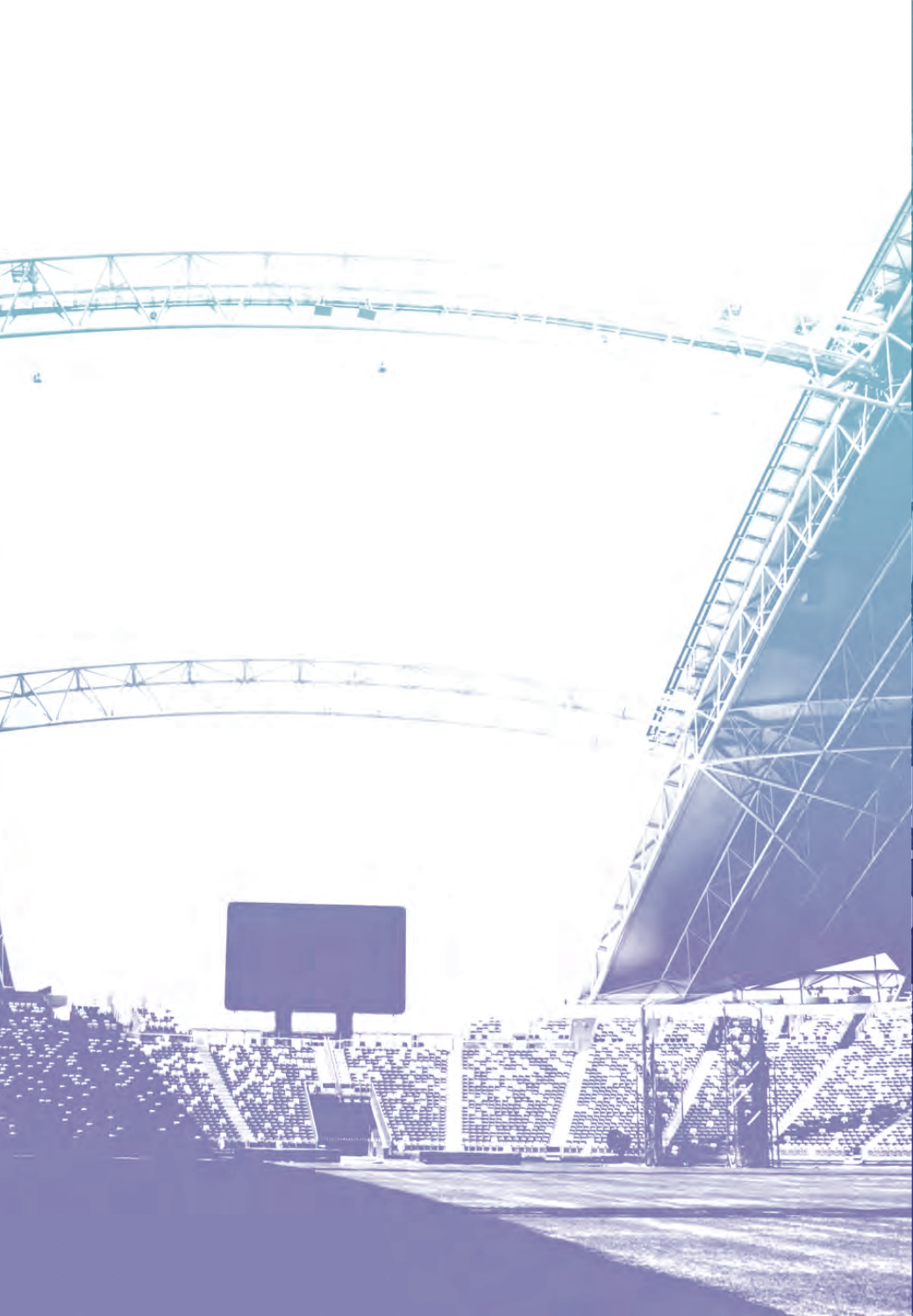# SEIKO HIGH JUMP M DECA. *Vei Sheng Lance TA*

# Electronic Measurement & Display Equipment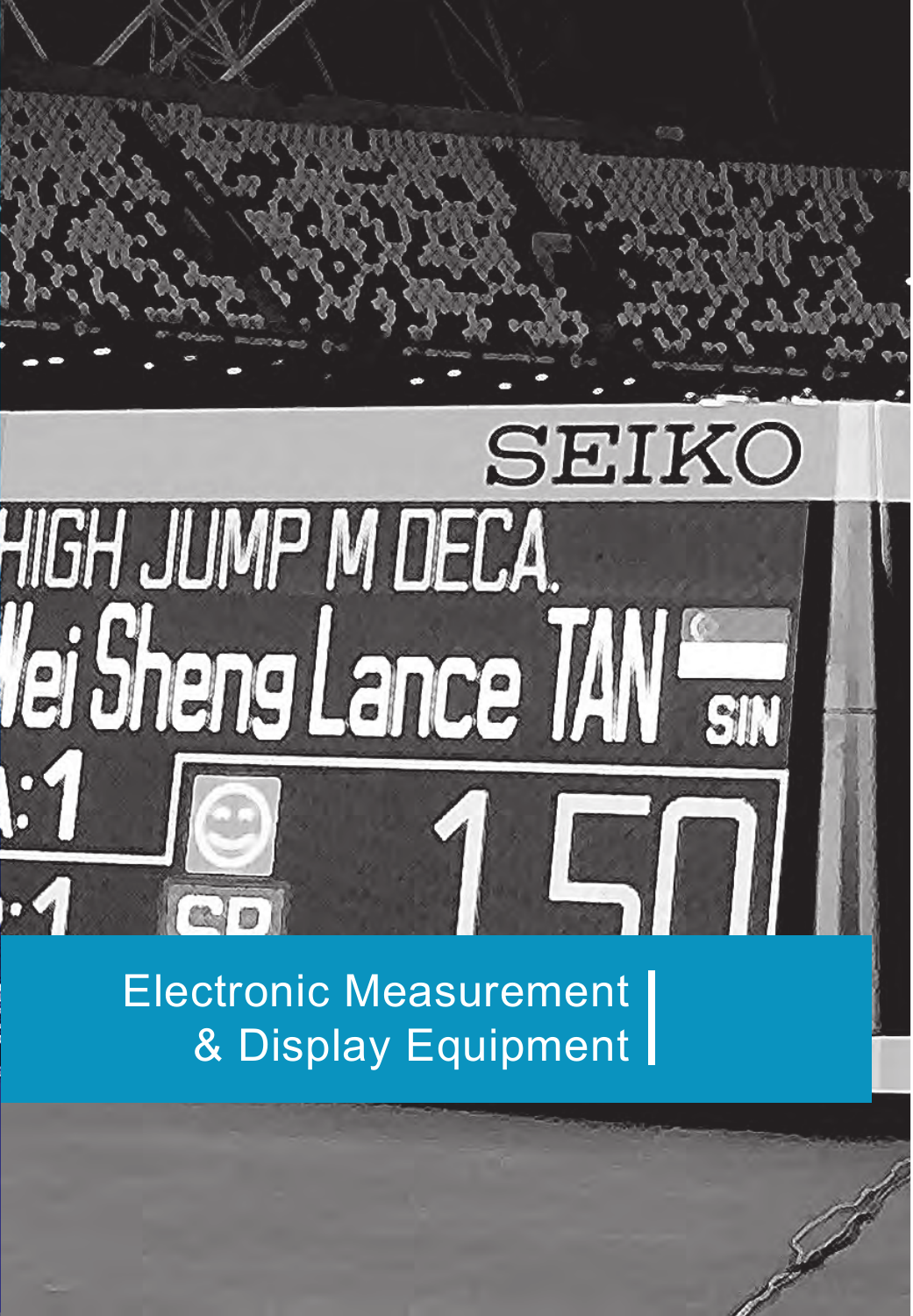





# **Seiko W073 Stopwatch - (S235891) Seiko S056 Stopwatch - (S23601P)**

- Measurable up to 100 hours in 1/100 seconds for the first hour and in seconds thereafter
- Split/ lap time measurement
- Store amd recall of up to 10 split/ lap times
- Memory recall during operation
- Two separate displays for split and lap time measurement
- Time and full automatic calendar
- Water resistant

Recommended for: Track events, Road races, Swimming and Motor sports

- Measurable up to 100 hours in 1/100 seconds for the first hour and in seconds thereafter
- Split/ lap time measurement
- Store amd recall of up to 10 split/ lap times
- Memory recall during operation
- - Two separate displays for split and lap time measurement
- Time and full automatic calendar
- Water resistant
- 

Recommended for: Track events, Road races, Swimming and Motor sports





### **Seiko S057 Stopwatch 100 Lap Memory Seiko S141 - 300 Lap Memory**

- Two channel countdown timer
- Each channel can be preset for up to 100 hours
- Measurable up to 100 hours in 1/100 of a second
- Split/ lap time measurement
- Store and recall of up to 100 split/ lap times
- - Memory recall and countdown timer can be used during stopwatch operation
- Two separate displays for split and lap time requirements
- On/ off confirmation sound
- Dot-matrix mode display
- Time and full automatic calendar
- Battery life indicator
- - Water resistant Automatic shut-off function
- 

- Measurable up to 10 hours in 1/100 of a second
- Split/ lap time measurement
- Store and recall of up to 300 split/ lap times
- Memory segregated by event
- Multiple event memory
- Memory recall during operation
- Memory overflow warning
- Measures strokes per minute for events such as swimming and rowing
- Large-sized three row display panel
- Time and automatic calendar
- Battery life indicator
- 10-bar water resistant

\*Subject to technical alterations

16.2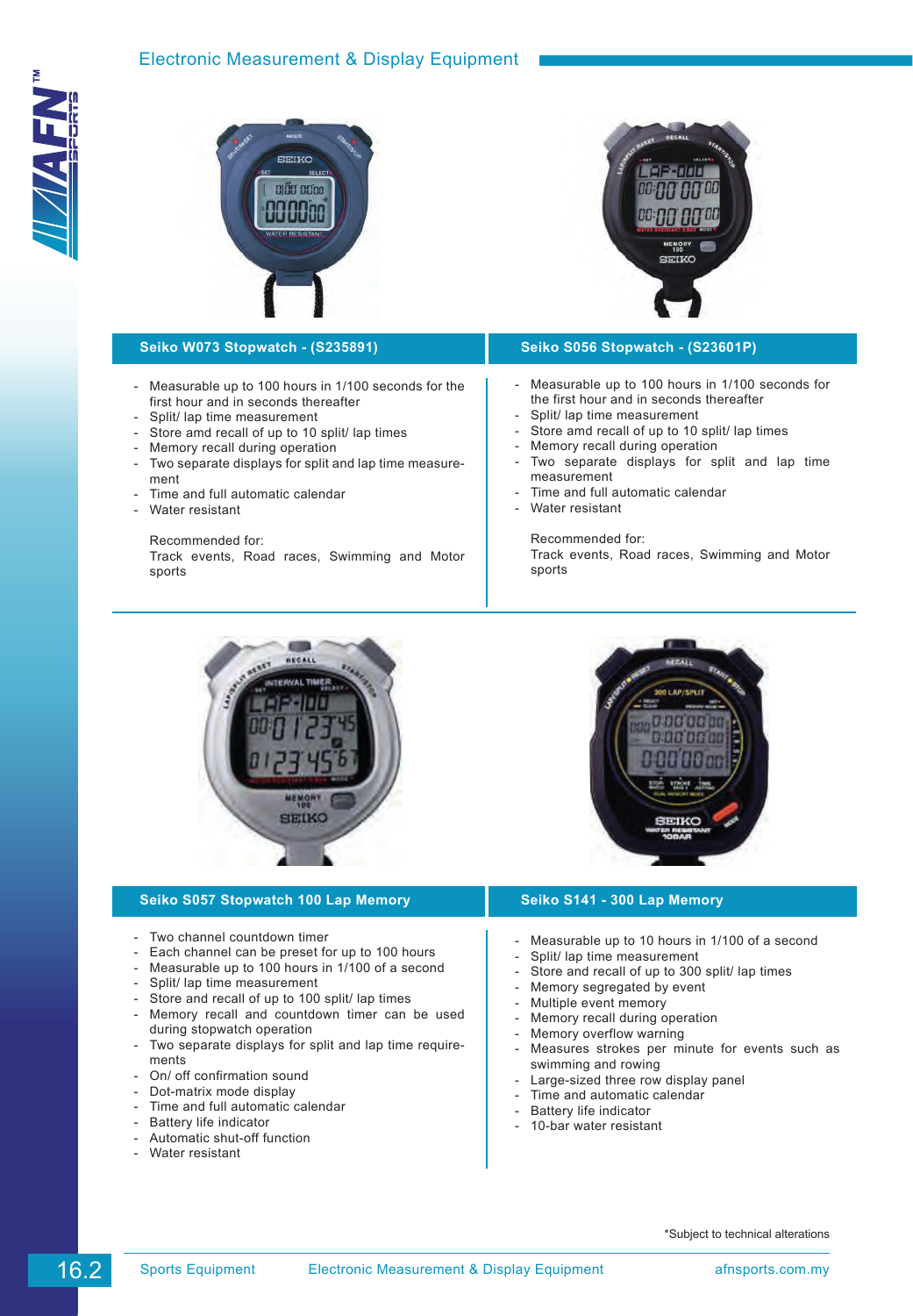

# **Seiko S143 Stopwatch (S23569J)**

The SEIKO Cal.S143 stopwatch is a digital stopwatch featuring a print-out function when connected to a SP12 printer. The stopwatch is also equipped with a large-sizes three-row display panel that can display the split time, lap time and total elapsed time or lap time in progress at the same time in separate rows, and a memory function that stroes the measurements. In addition the stopwatch is a water resistant and can withstand up to 3 bar. Therefore, it is suitable for aquatic sports or use in rainy weather.

- 300 split/ lap memory with Printer Port -
- Measurable up to 10 houes in 1/100 of a second -
- Split/ lap time measurement -
- Store and recall of up to 300 split/ lap times -
- Memory segregated by block -
- ID No.function useful for storing the data of individual users'Memory recall during operation -
- Connectable with printer SFD001J [Cal.No.SP12] Large-sized three row display panel for split, lap - -
- and total time
- Time and automatic calendar -
- Battery life indicator -
- Water resistant -
- The fastest lap time recall function -

# Recommended for:

Track events, Road races, Ski, Skate, Motor sports and Swimming



# **SEIKO SP12 Printer**

- Prints 13 digits per line -
- Printing speed of 1.5 lines per second -
- Large clear print -
- Connectable with S143 & S123 stopwatches to be used as a system -
- Printout selection of split only or lap times -
- Optional paper holder to install larger amount of paper -
- Automatic printout of year, month, date and time -



# **SEIKO S149 - 300 Lap Printer Stopwatch (S23571J)**

- Measurable up to 10 hours in 1/100 of a second -
- Split/ lap time measurement
- Store and recall of up to 300 split/ lap times memory segregated by block
- ID No.function useful for storing the data of individual users
- Memory recall during operation
- Large-sized three row display panel for split, lap and total time -
- Time and automatic calendar -
- Battery life indicator
- Prints 13 digits per line -
- Printing speed of 1.5 lines per second
- Printing speed of 1.5<br>- Large and clear print
- Printout selection of split only or with lap times
- Optional paper holder S23549J to install larger amount of paper S951
- Automatic printout of year, month, date and time -
- The fastest lap time recall function
- Compatible with SEIKO Gripswitch Model S23547J -
- Compatible with SEIKO paper Holder Model S23549 -

Recommended for:

Track events, Road races, Swimming, Ski, Skate and Motor sports



# **Seiko Large Paper Holder (S23549JA)**

Hold larger rolls of thermal paper (Seiko S951) and can be used with Seiko S149 and SP12 printer.

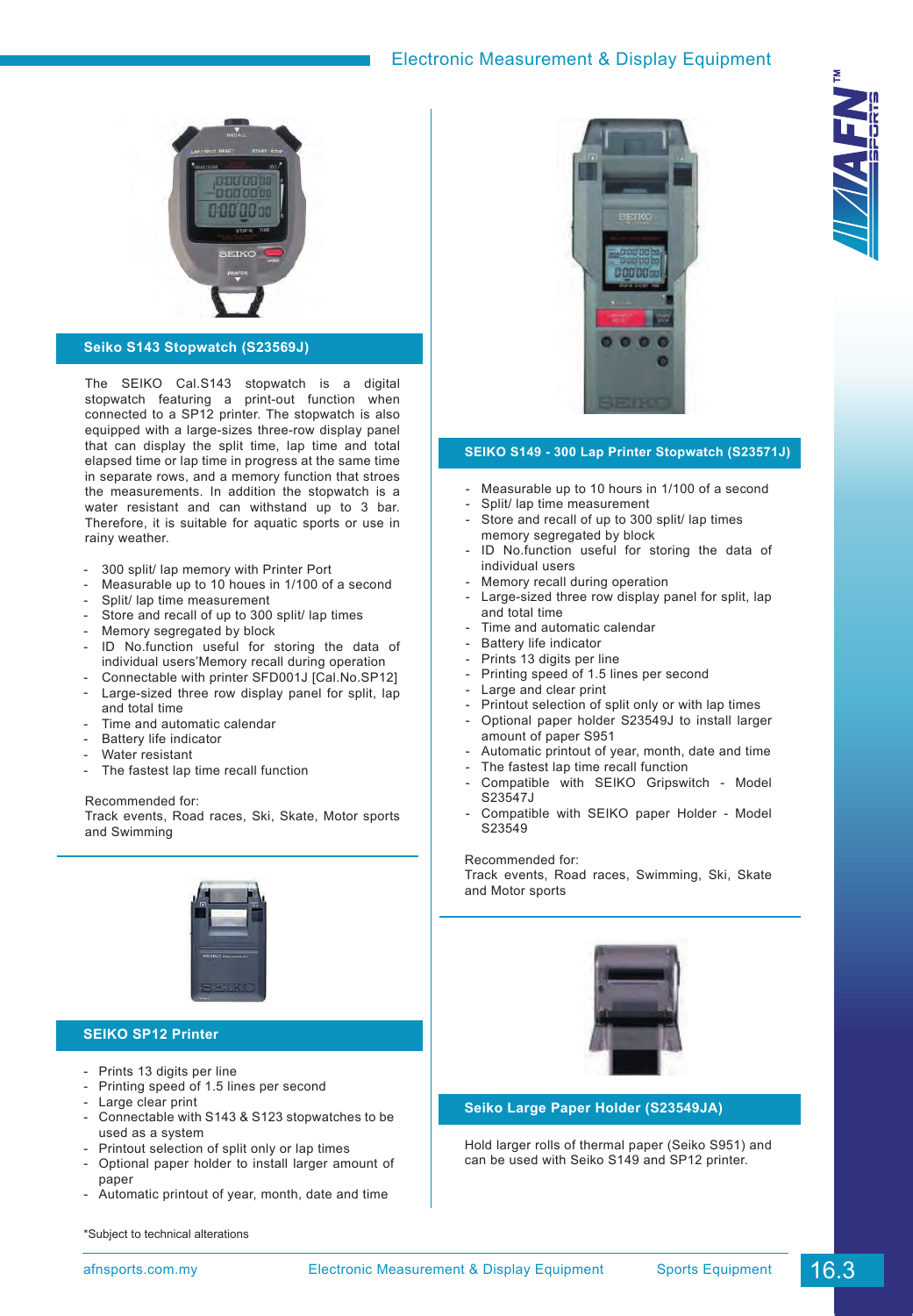



# Electronic !

Start Pistol (PS-78): 1 unit Speaker Box (PS-56): 1 unit<br>Headset Microphone (PS-61): 1 unit Cable with a termination box System Components Start Pistol (PS-78): 1 unit Speaker Box (PS-56): 1 unit<br>Headset Microphone (PS-61): 1 unit Cable with a termination box (PS-81): 1 unit

# **FEATURES**

PS-110 is an electronic audio-visual start signal generator that can b used for various types of sports events. It generates a start signal with both sound and flashlight.

It does not use gunpowder, and is safe forhandling and storage. Problems involved in the use of gunpowder pistol such as misfire and powder smoke have been eliminated.

A synthesized firing signal or an electronic beep can be generated, as required.

The headset Microphone can be used to amplify and communicate the starter's voice to the atheletes.

PS-110 can be used alone, with other units of PS-110, or in combination with other devices, to suit your needs.

# **Start Pistol (PS-78)**

| Strobe                             |                   | Xenon lamp                                                                                |                                          |
|------------------------------------|-------------------|-------------------------------------------------------------------------------------------|------------------------------------------|
| Power supply                       |                   | LR06 "AA"alkaline dry cell x 2pcs (DC 3V)                                                 |                                          |
| Battery life<br>(alkaline battery) |                   | Approx 1,2000 times<br>(number of times light can be emitted<br>continuously in 1 minute) |                                          |
| Temperature For Use                |                   | $-10$                                                                                     | 50 (non condensing)                      |
|                                    | For storage       | $-15$                                                                                     | 60 (non condensing)                      |
| Apperance                          | <b>Dimensions</b> | W210 x H40 x D145mm                                                                       |                                          |
|                                    | Material          | Aluminium, black gray                                                                     |                                          |
| Weight                             |                   |                                                                                           | Approx. 410g (excluding dry cells, cord) |
|                                    |                   |                                                                                           |                                          |

# **Headset Microphone (PS-61)**

| Output      |                       | Impedance, $1.6k\Omega$ , $\pm 30\%$ |
|-------------|-----------------------|--------------------------------------|
| Sensitivity |                       | $-68dB. \pm 3dB$                     |
| Type        |                       | Condenser microphone                 |
|             | Appearance Dimensions | W160 x H68 x D170mm                  |
|             | Material              | ABS resin, black                     |
| Weight      |                       | Approx.45g (including cord)          |
|             |                       |                                      |

## **Speaker Box (PS-56)**

| Audio input                                 |             | -20dB (100k $\Omega$ )                                                         |                                            |
|---------------------------------------------|-------------|--------------------------------------------------------------------------------|--------------------------------------------|
| Rated output                                |             | 6W (max.10W)                                                                   |                                            |
| Power supply                                |             |                                                                                | LR06 "AA"alkaline dry cell x 8pcs [DC 12V] |
| <b>Battery life</b><br>(alkaline dry cells) |             | Pistol sound: Approx 8,000 operations<br>until sound pressure falls below 91dB |                                            |
| Operating sound pressure<br>level           |             |                                                                                | 93dB (at a distance of 10m)                |
| Temperature For use                         |             | -5                                                                             | 40 (non condensing)                        |
|                                             | For storage | $-15$                                                                          | 50 (non condensing)                        |
| Appearance Dimensions                       |             | W102 x H258 x D216mm                                                           |                                            |
|                                             | Material    | ABS resin, ivory                                                               |                                            |
| Weight                                      |             | Approx. 1.6kg (exluding dry cells)                                             |                                            |
|                                             |             |                                                                                |                                            |

\*Subject to technical alterations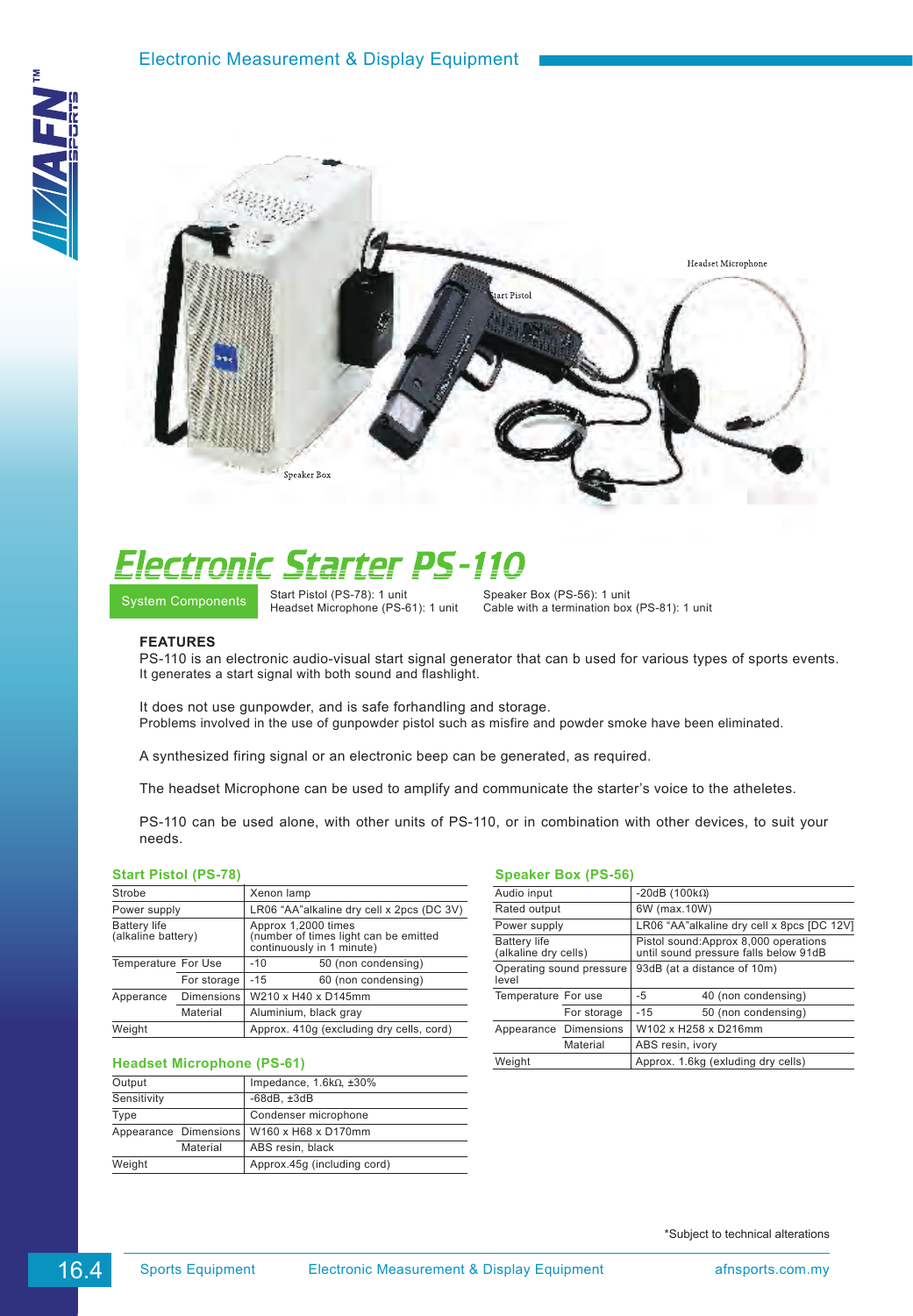



# **Sports Printer CT-2000**

System Components | Start Printer (CT-2000): 1 unit \,<br>AC Adapter with 5m cable: 1 unit

Start Printer (CT-2000): 1 unit Grip switch with 2.5m cable (GS-51): 2 units<br>AC Adapter with 5m cable: 1 unit Roll Paper (RP-03): 1 roll Ribbon Casette (ERC-22): 1 unit

# **FEATURES**

Being equipped with various measurement modes, CT-2000 can be used for timing all types of sports events.

Timing down to 1/1000 of a second is possible.

The method of calculating the fraction of a second can be selected from 10 types including rounding up, rounding down and rounding off, thus making it possible to comply with various timing rules adopted in different sports events.

A large-sized LCD monitor is used to mae it easier to check various types of information displayed on it. (20 characters x 4 lines)

The design of the grip switch is renewed so that it better fits into your palm and provides easier switch operation.

By using resin case, high durability has been achieved.

If the battery are installed when CT-2000 is powered by AC adapter, the source can be quickly switched over to the batteries in case of failure of AC power supply, to ensure constant operation.  $\star$ 

Two sets of dry batteries (6 AA size cells per set) can be installed in the main body, and the power source is switched over automatically between them. By replacing the unused set of dry batteries with new ones, CT-2000 can be powered by the dry batteries continuously for a long time.  $\star$ 

Rechargeable batteries can be used in place of alkaline dry batteries.  $\star$ 

CT-2000 can also be powered by external battery.

*\* Dry batteries, rechargeable batteries and external battery are not included with CT-2000 and they should be purchased separately if required.*

\*Subject to technical alterations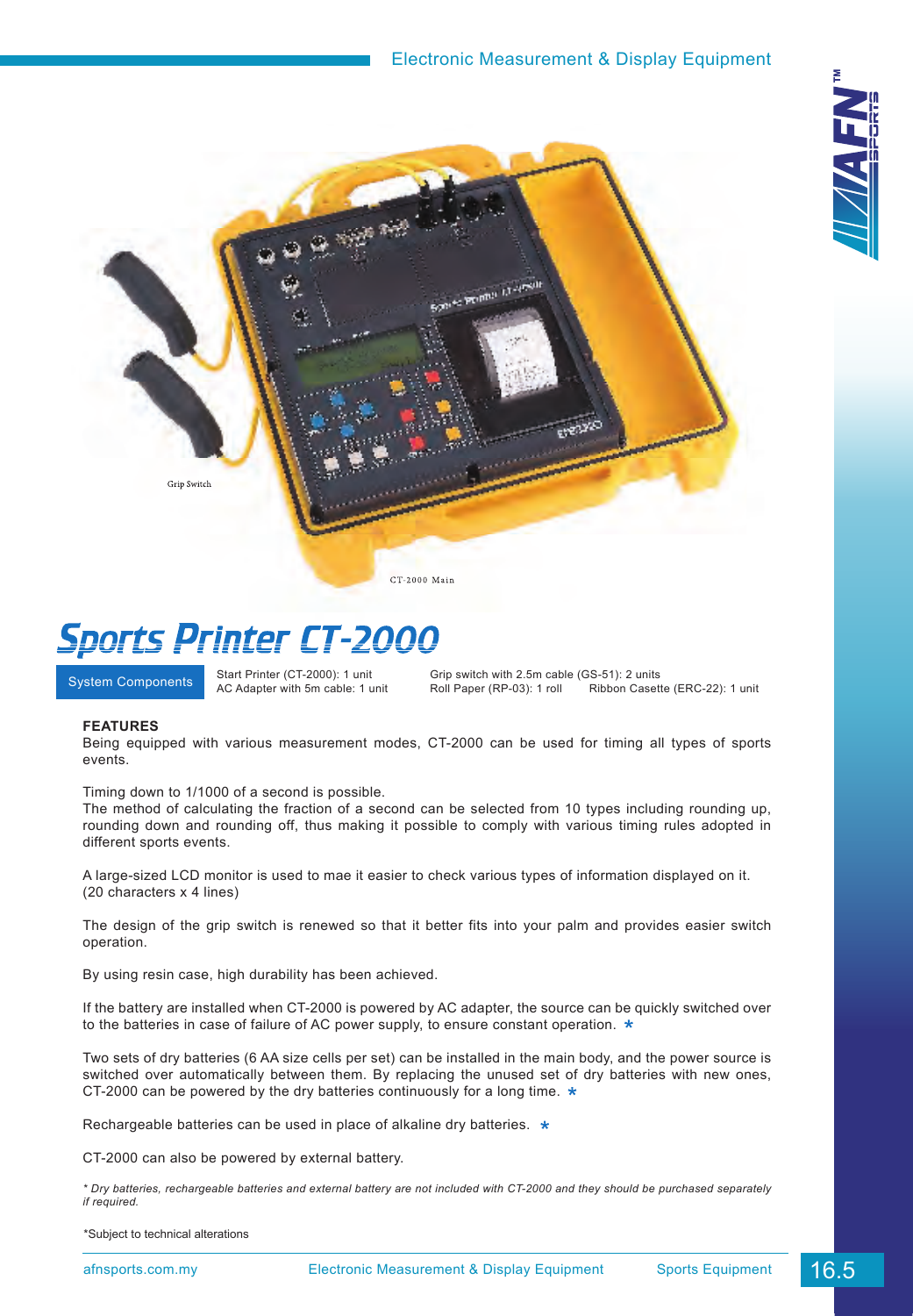# **Main Functions**

The Auto Measurement Mode enables the measurement during individual practices performed alone.

Reaction time (start reaction time: time after the start signal untul swimmer's teet have left the starting block),<br>lap time, and split time can be measured during swimming practices<br>Lap time and split time can be measured

Even if the actual start time has differed from the scheduled time, the Time Correction Mode (inputting time difference from start time) corrects the scheduled start time set in advance in the secondary CT-2000 units, enabling them to synchronize with the master CT-2000 unit.

The Speed Measurement Mode measures the average speed over a given section of the entire distance.

By connecting a Bib No. input device with CT-2000, the measured times can be printed out together with the Bib.No.

CT-2000 can be connected with a personal computer via USB interface. Two types of time signals (RS-422) are output to the scoreboard (with or without running time data)

A synchronization signal can be output to external devices.

As CT-2000 is compatible with CT-1000, the grip switches, extension unit, synchronization cables, and cables to connect with scoreboard used previously with CT-1000 can also be used.









# **Options for CT-2000**



Expansion unit EX-916

An input channel can be expanded up

Synchronization Cable / SY-456 Roll Paper / RP-03 Ribbon Casette / ERC-22

# Grip Switch GS-51 (with 2.5m cable)

GS-52 (with 5.5m cable) GS-53 (with 10m cable)



# **Specifications**

| Time accuracy                      | Accuracy of crystal oscillator: ±1ppm (at a temperature of<br>$25^{\circ}$ C)                                                                                                                                            |                                                          |                                             |
|------------------------------------|--------------------------------------------------------------------------------------------------------------------------------------------------------------------------------------------------------------------------|----------------------------------------------------------|---------------------------------------------|
| Maximum<br>measurement<br>duration | 23 hours, 59 minutes, 59 seconds 999. Start time can also<br>be set in hour, minutes and seconds up to the maximum<br>duration.                                                                                          |                                                          |                                             |
|                                    |                                                                                                                                                                                                                          | Method of calculation<br>1/1000 sec.digit is<br>retained | Data & Printout<br>1/1000 sec<br>increments |
|                                    |                                                                                                                                                                                                                          | 1/1000 sec.digit is<br>rounded down                      | $1/100$ sec.<br>increments                  |
| Measurement<br>unit                | 10 types of calculation<br>methods are available                                                                                                                                                                         | 1/1000 sec.digit is<br>rounded up                        | $1/100$ sec.<br>increments                  |
|                                    |                                                                                                                                                                                                                          | 1/1000 sec.digit is<br>rounded off                       | $1/100$ sec.<br>increments                  |
|                                    |                                                                                                                                                                                                                          | 1/100 sec.digit is<br>rounded down                       | $1/10$ sec.<br>increments                   |
|                                    |                                                                                                                                                                                                                          | 1/100 sec.digit is<br>rounded up                         | $1/10$ sec.<br>increments                   |
| Number of input<br>channel         | From panel: 3 channels<br>From connectors: 2 channels (up to 10 channels when<br>extension unit is used)                                                                                                                 |                                                          |                                             |
| Number of data<br>storable         | Up to 3,0000 data contained in up to 100 blocks                                                                                                                                                                          |                                                          |                                             |
| Speed<br>measurement               | Distance of section: 1~100m in 0.1m increments<br>Measurement unit: km/h, mph and m/s<br>Measurement range: 1~1000km/h, 1~250mph, 1~600m/s<br>Number of input channels: Up to 10 channels when<br>extension unit is used |                                                          |                                             |

| Monitor display      |                  | Display device: LCD                                                                                         |
|----------------------|------------------|-------------------------------------------------------------------------------------------------------------|
|                      |                  | Number of characters: 20 characters x 4 lines                                                               |
|                      |                  | Character height: 9.2mm                                                                                     |
|                      |                  | Printer type: Dot impact printer (5x7 dot matrix, 24                                                        |
|                      |                  | characters/line)                                                                                            |
| Printer section      |                  | Printing speed: 2.5 lines/sec                                                                               |
|                      |                  | Roll paper: $57.5 \pm 0.5$ mm (width) x 70mm (outer diameter)<br>or a small size, plain paper type          |
|                      |                  | 1. AC 100V $\sim$ AC 240V (used with AC adapter)                                                            |
| Power supply         |                  | 2. Built-in battery (2 sets of 6 AA size dry cells)<br>* rechargeable type batteries can also be used       |
|                      |                  |                                                                                                             |
|                      |                  | 3. External battery (DC 12V) *Do not use AC power supply                                                    |
|                      |                  | at the same time                                                                                            |
|                      |                  | Alkaline dry battery: Approximately 8hours (at +25°C)                                                       |
| <b>Battery</b> life  |                  | Nickel-metal hydride rechargeable battery: Approximately 14<br>hours (at $+25^{\circ}$ C)                   |
|                      |                  | *the above battery lives may be shorter if measurement/ printing is performed more than once in 10 seconds) |
| Temperature<br>range | During operation | $-5^{\circ}$ C ~ + 40 $^{\circ}$ C (no-condensing) *0 $^{\circ}$ C ~ +40 $^{\circ}$ C for AC adapter        |
|                      | During storage   | $-15^{\circ}$ C ~ 55°C (non-condensing)                                                                     |
| Apperance            | Dimension        | W440 x H467 x D120mm                                                                                        |
|                      | Material         | Resin                                                                                                       |
| Weight               |                  | Approximately 5.5kg (excluding batteries)                                                                   |

\*Subject to technical alterations